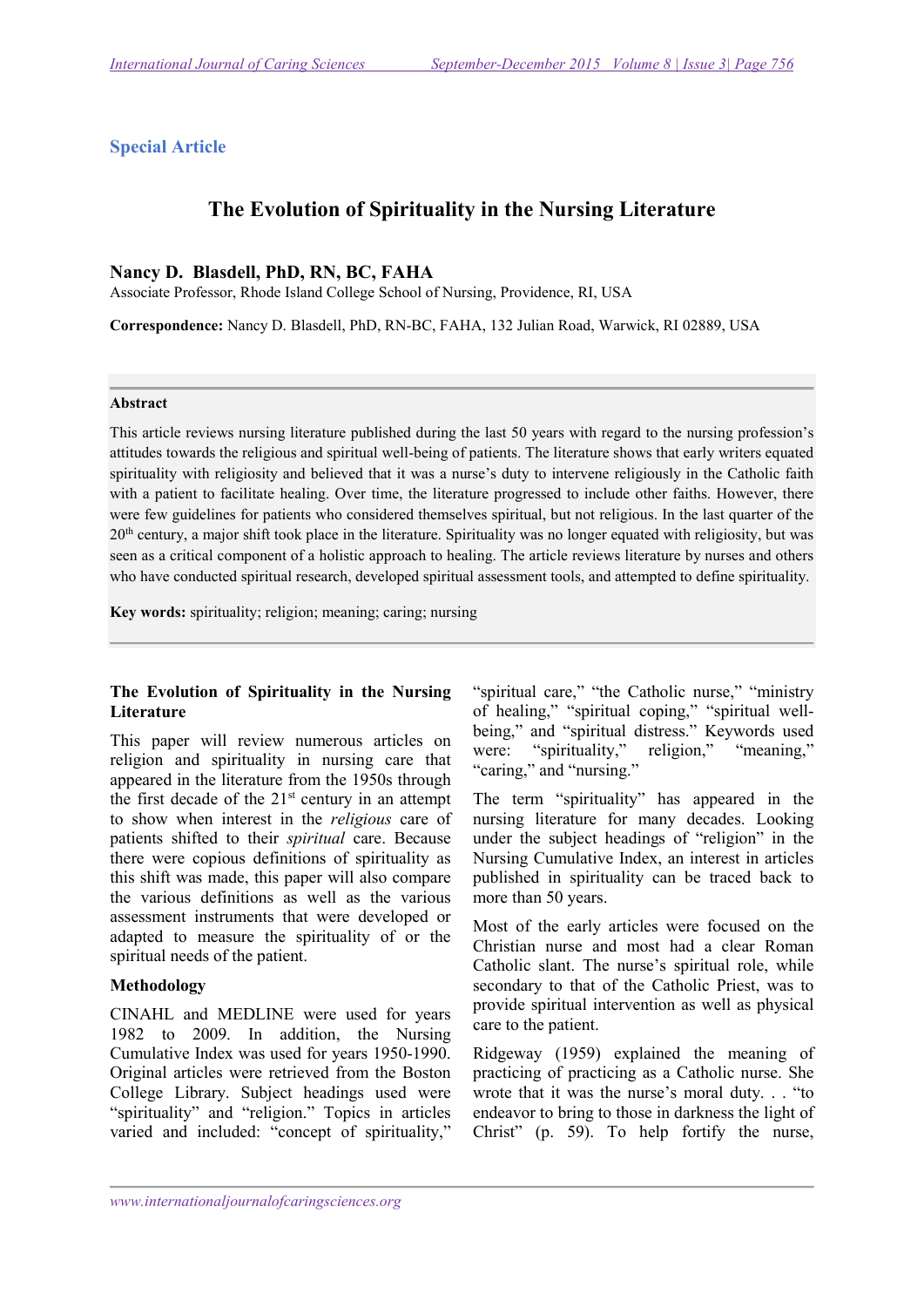Ridgeway recommended that nurses pray each day and suggested that they use the following prayer by the then popular Jesuit priest, the Rev. Daniel A. Lord (1954):

Dearest Lord. May I see Thee today and everyday in the person of Thy sick and while nursing them minister unto thee. Though Thou hidest Thyself behind the unattractive disguise of the irritable, the exacting, the unreasonable, may I recognize Thee and say, Jesus, my Patient, how sweet it is to serve Thee....  $(p. 60)$ .

This excerpt from a much longer prayer clearly indicates that for a Christian nurse, caring for patients is the same as caring for Jesus. To reject a patient, no matter how difficult and demanding that patient might be, would be to reject Christ.

Most of the early writers considered spiritual intervention to be critical to patient health. Mother Virginia (1966) stated that in order for the nurse to perform a corporal work of mercy, she must also provide care for the soul. Her insight addressed the fact that the nurse cannot provide a diagnosis of a patient's spiritual connection. Nor can she prescribe any soul medication to be administered around the clock. However, she can observe the patient's reaction to her kindness, patience, sympathy, and her silent ways. The role of the nurse requires an intuitive skill to attain spiritual awareness for her patient. "That is why the Catholic nurse must first herself be filled with the charity of Christ. . . . It will be our Catholic nurse's Christlike attitude that will lessen the number of those patients who leave our American hospitals cured in body but still so depressed in spirit. Having contacted Divinity Itself in the humanity of our Catholic nurses, Patients will accept their discharge from the hospital with a renewed spiritual vigor as well as restored bodily health" (p. 51, 71, 72).

Piepgras (1968) encouraged nurses, especially religious nurses, not to turn away from patients who needed spiritual help. She described a patient, the mother of two small children, who was dying of kidney disease. The patient was terrified and in mental and spiritual anguish, which short visits from a local parish priest could not soothe. The patient died still pleading for help. Peipgras lamented that the priest, the nurses, and the doctor did not work together to

help this patient. She asked, "Why…is the important third aspect of patient care—the spiritual—so often neglected?" (p. 2610)

Peipgras believed the answer may lie in the fact that nurses are afraid of practicing outside the scope of physical nursing and that providing spiritual help is often threatening to a nurse. To overcome this, the nurse should be "selfconfident about her own relationship with God" (p. 2613). She advised the nurse to be accepting of the patient's ideas and beliefs and be a compassionate, non-judgmental listener.

## Religious Interventions

In the late 1950s and early 1960s the literature began to reflect a new interest in the religious life of Jewish and Protestant patients as well as Roman Catholics. Phillips (1959) developed a checklist of religious rites for Jews and Protestants, discussing the proper rites and rituals for the occasions of birth, death, serious illness, major surgery, and extreme old age from the perspective of each of the three religions. Yet, no attempt was made to determine the level of a patient's faith or the type of rituals a patient might actually embrace. In other words, nurses were to provide a "cookie cutter" approach to religious intervention.

Spiro (1961), sensitive to the beliefs of the Jewish patients, explained many of the faith's rituals, for example, making sure that a circumcision was performed eight days after birth and why some Jewish mothers were hesitant to register their baby girl's names before the ceremony at the synagogue. Spiro also discussed dietary rules, explaining why most Jewish patients would refuse pork, might refuse food items which were not kosher, and could refuse to eat any leavened food during Passover.

In summary, the nursing literature of the 1950s and 1960s was concerned primarily with the religiosity of the Roman Catholic patient and later the Protestant and Jewish patient. The early writers had one commonality—they encouraged the nurse to intervene in a religious manner with the patient. However, there was little concern of the spirituality of patients who had not indicated their religious preference on their hospital intake forms.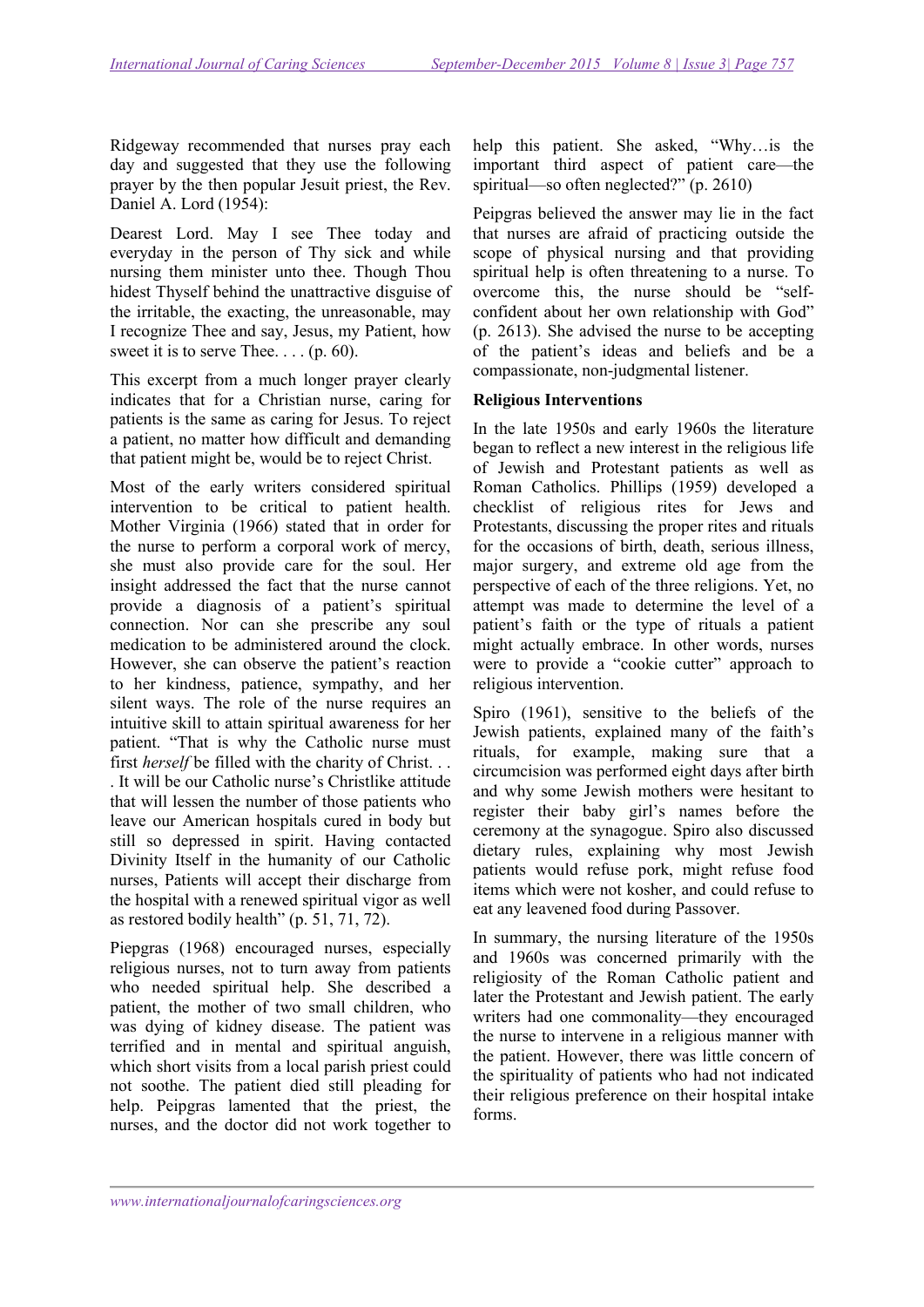### Research

It wasn't until the late 1960s that research regarding spirituality in patient care first surfaced in the literature. O'Brien (1968) sought to determine whether or not the administration of the Sacrament of the Sick to patients with a diagnosis of myocardial infarction was a cause of apprehension or comfort. Like Piepgras, O'Brien concluded that communication needed to be enhanced among patients, physicians, and nurses. Although O'Brien's study pioneered research on patient spirituality, the concentration was solely the religious aspects of spirituality by receiving the religious sacrament. Therefore, patients who might have been spiritual, but not traditionally religious, were overlooked.

It wasn't until eight years later that Simsen (1976) published a rudimentary assessment tool to help nurses determine all patients' spiritual needs. She wrote that nurses needed to assess for the following:

- The casual or even amusing mention of God or religion.
- Comments such as, "I don't understand why God lets me suffer like this."
- Reading scripture or using a rosary.

Simsen's approach to assessment called for excellent verbal and nonverbal communication between the nurse and the patient. Clearly, she also was a forerunner of the shift from religiosity to spirituality when she wrote, "Our plea is that we break the fetters of tradition of the religious concept and try to discover the true…spirituality of man" (p. 14).

### Transition from Religiosity to Spirituality

During the early 1980s, the focus of the nursing literature slowly shifted from a concentration on the religious aspects of spirituality to the qualityof-life aspects of spirituality (Ellis 1980, Penrose & Barrett 1982).

Shelly (1982) captured the relationship between spirituality and quality of life when she wrote, "Spiritual care assists a person in dealing with ultimate issues which give life meaning… Spiritual care creates a bond between the patient and the care-giver which communicates caring and love. It provides an atmosphere and motivation for recovery. It also draws on a power

greater than ourselves and provides hope" (p. 8). During the mid-1980s, Burkhardt and Nagai-Jacobson (1985) addressed the manner in which spiritual concerns affect the various dimensions of the person. They stressed that a person's spirituality can be expressed in ways that are different from the religious paradigm and suggested that a nurse engage in conversation with her patient and seek answers to the following questions:

1. What is sacred to this person? What gives life meaning?

2. For what/whom will this person make sacrifices?

3. How does this person see God acting toward him/her personally? Is God stern? capricious? angry? benevolent?

4. What is trustworthy? In what/whom does he/she place trust?

5. Is life for this person mostly gift or mostly demand?

6. Does the person have a sense of belonging--to a primary group? to the human family?

7. Is this life marked by playfulness? caution? grimness? creativity? fear? joy?

8. What brings joy? What brings satisfaction?

9. Does this person feel he/she makes a difference? Is there a sense of mission and purpose?

10. Does the person view himself/herself as a responsible agent in the situation or as a victim or martyr? Does the person see the potential for taking an active role in the situation? (p. 195)

Burkhardt (1989) continued to look at spirituality separate from religion. "Spirituality is of the essence of one's human nature, whether or not it is expressed through religious beliefs or practices" (p. 71). "Some consequences of healthy spirituality can include inner peace, joy, purposeful life, sense of fulfillment in life, making life-giving choices, drawing on inner strength, and health.  $\ldots$  " (p. 74).

That same year, Nagai-Jacobson and Burkhardt (1989) wrote that spirituality "is a broader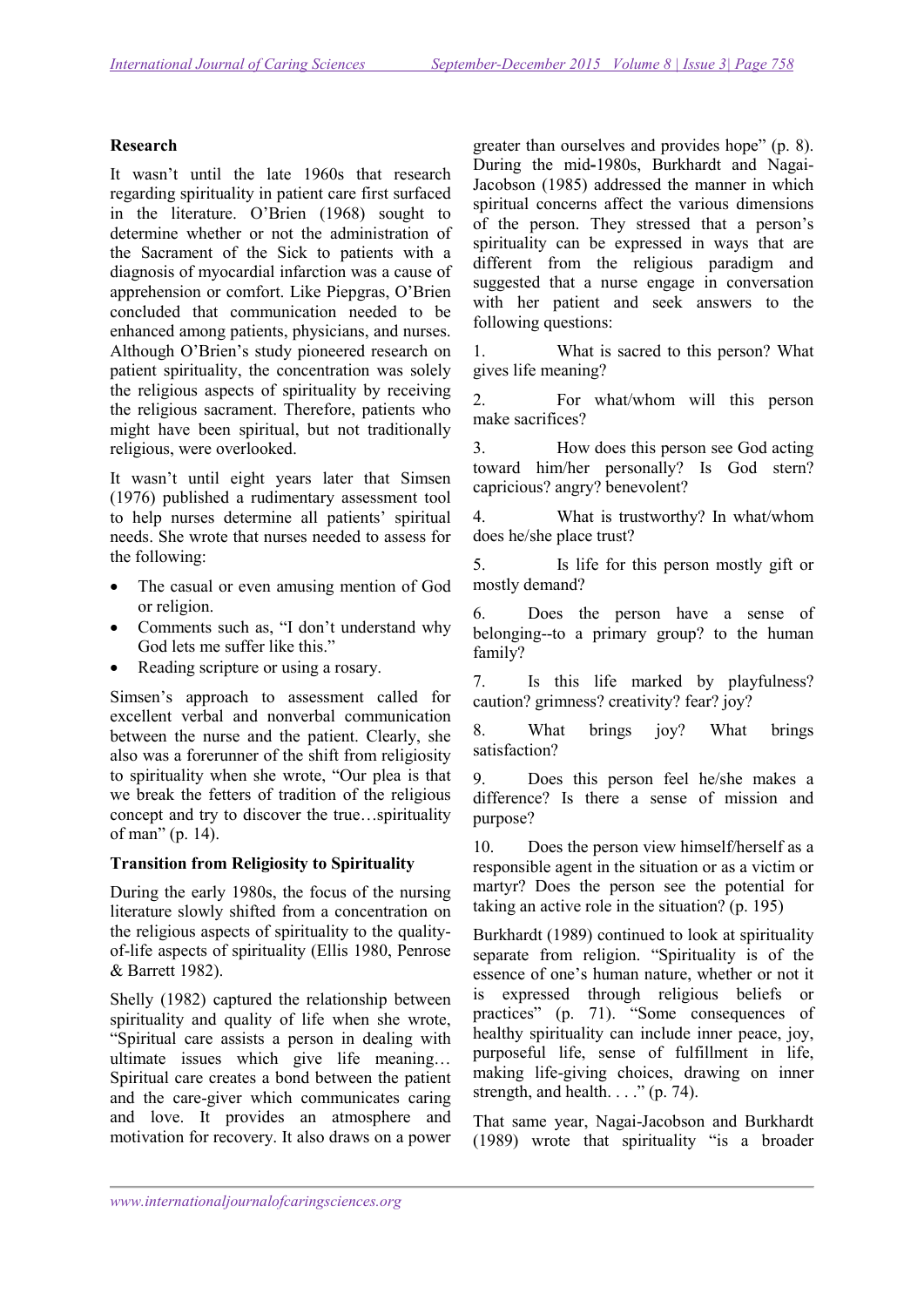concept than religion, involves a personal quest for meaning and purpose in life, relates to the inner essence of a person, is a sense of harmonious interconnectedness with self, others, nature, and an Ultimate Other, and is the integrating factor of the human person" (p. 19). Their article emphasized that the nurse needs to develop an awareness of what is sacred to the patient. This can be accomplished by the nurse listening and reflecting on what the patient is able to share. Examples include: What brings joy? What is sacred? What are the patient's fears?

Although a strong sense of God remained in the literature of spirituality in the 1980s, more authors emerged whose focus was clearly on spirituality, not religion. For example, Lane (1987) focused on spirituality as it applied to the individual, not to God. She purports that the "human spirit" makes us different from all other creatures in the world. This spirit expresses itself in four ways: "…transcending or going beyond the here and now…connecting or belonging,. . . giving life,  $\ldots$  [and] being free" (p. 333).

In order to provide spiritual care effectively, Lane believed that the nurse must first engage in "inward turning or reflection" (p. 335). As the nurse's spirit grows and is healed, it would be better able to reach out to others and would allow the nurse to engage in active listening. The commonality of the nurse and patient both having suffered pain promotes a sense of connectedness.

Also, Lane called on nurses to develop a sense of "hospitality within the self" (p. 336). Such hospitality may be defined as a genuine warmth and sense of giving which causes the nurse to become vulnerable and open to the patient. The nurse should enable the patient to express the emotions of helplessness, hopelessness, pain, anger, suffering, and joy. He or she should not avoid, but should encourage these emotions to come up and as they do, offer compassion to the patient.

## Assessment and Definition of Spirituality

More spiritual assessment tools were developed and put into use throughout the decade (Treloar 1999, Govier, 2000, Maddox 2001). In addition, scores of definitions of spirituality emerged from the literature. Few of them showed commonalities (see Table 1). Emblen (1992)

described the various definitions of spirituality and religion and how they transformed over time in the nursing literature. She writes that in the 1960s, religion was defined as, "…the recognition of man's ultimate dependence upon a superior being." (Hubert 1963, p. 9). By the late 1980s it was defined as an "…organized body of thought and experience concerning the fundamental problems of existence. . . an organized system of faith" (Dombeck & Karl 1987, p. 183).

Similarly, Emblen also showed that the definition of spirituality evolved over the years. In the early 1970s she wrote that spirituality was defined as ". . . the quality of those forces which activate us, or. . . the essential principle influencing us. Spiritual. . . does not necessarily mean religious; it also includes the psychological. The spiritual is opposed to the biological and mechanical, whose laws it may modify." (Vaillot 1970, p. 30).

By 1988, the definition of spirituality had been expanded and transformed to " . . . an aspect of the total person that influences as well as acts in conjunction with other aspects of the person…is related to and integrated with the functioning and expression of all other aspects of the person; has a relational nature which is expressed through interpersonal relationships between persons and through a transcendent relationship with another realm; involves relationships and produces behaviors and feelings which demonstrate the existence of love, faith, hope and trust, therein providing meaning to life and a reason for being" (Labun 1988, pp. 314-315).

Reed (1992) addressed the paradigm shift in spirituality and its evolution into a broader view of the wholeness of the person and his or her connections to others. She believed that although there were assessment instruments on spirituality such as Paloutzian and Ellison's Spiritual Well-Being Scale, spirituality was still hard to quantify. As Reed stated, "…spirituality is a broad concept useful for conceptualizing the person as having the capacity for health through transcendence of ordinary boundaries in a variety of understandable ways. A key point is that spirituality per se is not measurable any more than would be such concepts as physicality, emotionality, or wholeness" (p. 351).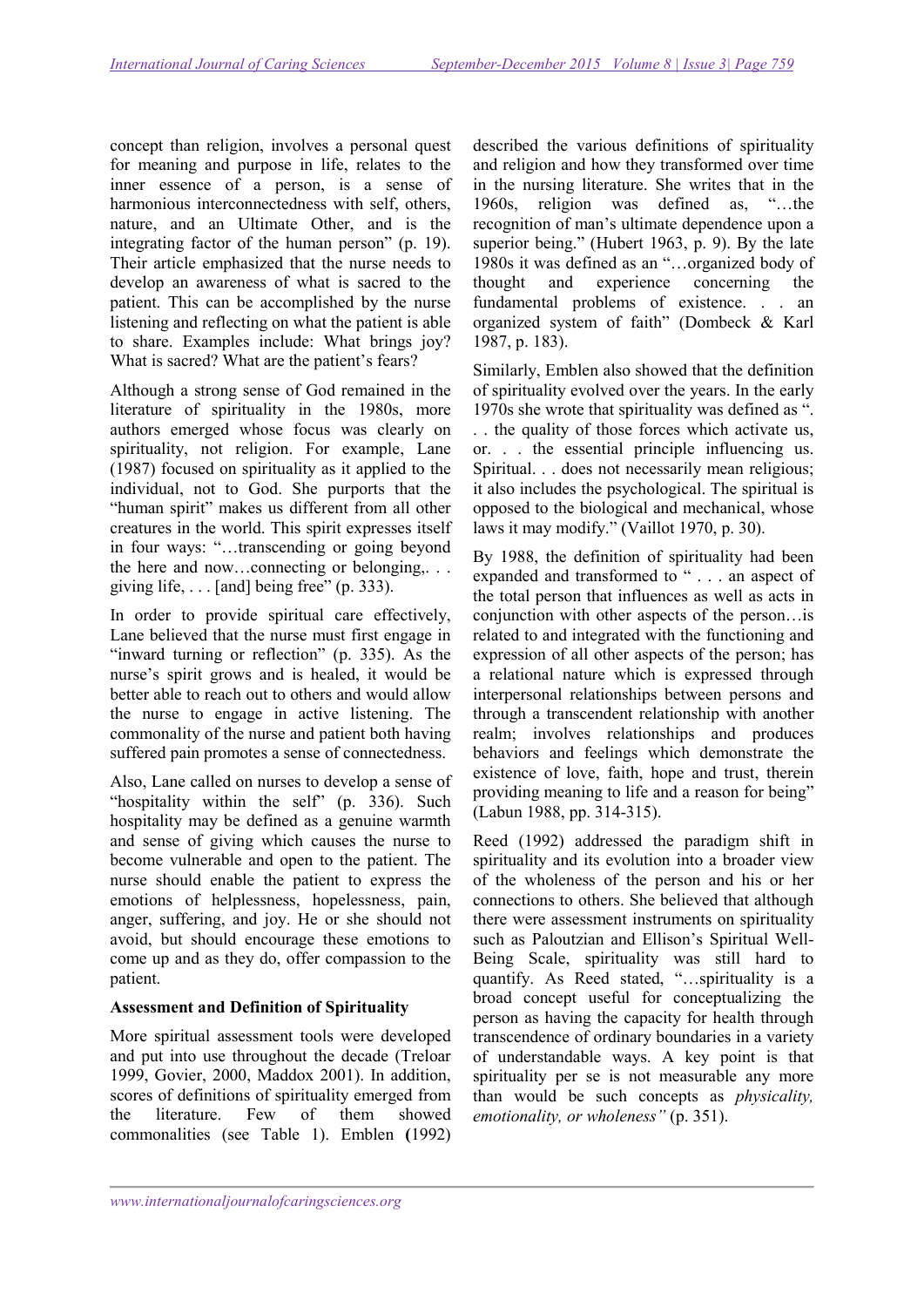Reed's focus on the spiritual importance of a connection to others was echoed when Burkhardt (1993) investigated how rural Appalachian women felt about spirituality in their lives. Results showed that it was relationship relationship with others, self, environment, and God or a Higher Power—that emerged as the common and most important theme of the study. The author stated that for these women it is through "the context of these relationships [that] one finds meaning and purpose in life and the strength for living" (p. 16).

Walton (1996) turned not only to the nursing literature, but to leading psychologists—Elkins, Hungleman, and Erickson—to understand and explain spirituality. Walton borrowed from these psychologists when she wrote, "religion may or may not play a role in individual spirituality and is quite distinctive from spirituality" (p. 238). In her conclusion, Walton purported that all relationships have the potential to be spiritual and, like Lane, called on holistic nurses to develop their own personal and professional spiritual relationships on and off the wards.

## Table 1: Common Definitions of Spirituality from the Nursing Literature

### Spirituality is . . .

"the quality of those forces which activate us, or are the essential principles influencing us. Spiritual . . . does not necessarily mean religious; it also includes the psychological. The spiritual is opposed to the biological and mechanical, whose laws it may modify" (Vaillot 1970, p. 30).

"a quality of having a dynamic and personal relationship with God" (Ellis 1980, p. 42).

"is that which inspires in one the desire to transcend the realm of the material" (O'Brien 1982, p. 88).

"defined in terms of personal views and behaviors that express a sense of relatedness to a transcendent dimension or to something greater than the self" (Reed 1987, p. 336).

"of the essence of one's human nature, whether or not it is expressed through religious beliefs or practices" (Burkhardt 1989, p. 71).

"expressed and experienced in the context of caring connections with oneself, others, nature, and God/life force" (Burkhardt & Nagai-Jacobson 1994, p. 10).

"an approach to life, which is made manifest in ordinary, or in extraordinary, circumstances it is a pervasive force operating through commonplace, or quotidian, events" (Goddard 1995, p. 809).

#### Spirituality in the New Millennium

In the first decade of the new century, the quantity of literature on spirituality continued to grow. Articles expanded into enormous subsets of their own including: spiritual distress, spiritual meaning, spiritual coping and spiritual care (Humphreys 2000, Tongprateep 2000, Walton 2002, Narayanasamy 2002). All authors concluded that spiritual care is an essential component of the well-being of the patient.

An assortment of tools for assessing and measuring spirituality continued to be used and new ones developed (Ai et al. 2005, Hermann 2006, Mackenzie et al. 2006, Piedmont 2007.) Some tools focused on spiritual needs (Hermann 2006, Cole et al. 2008).

Meraviglia (2006) focused on spiritual meaning and used the Life Attitude Profile-Revised (LAP-R), the Adapted Prayer Scale (APS), and the Symptom Distress Scale (SDS) to assess certain

www.internationaljournalofcaringsciences.org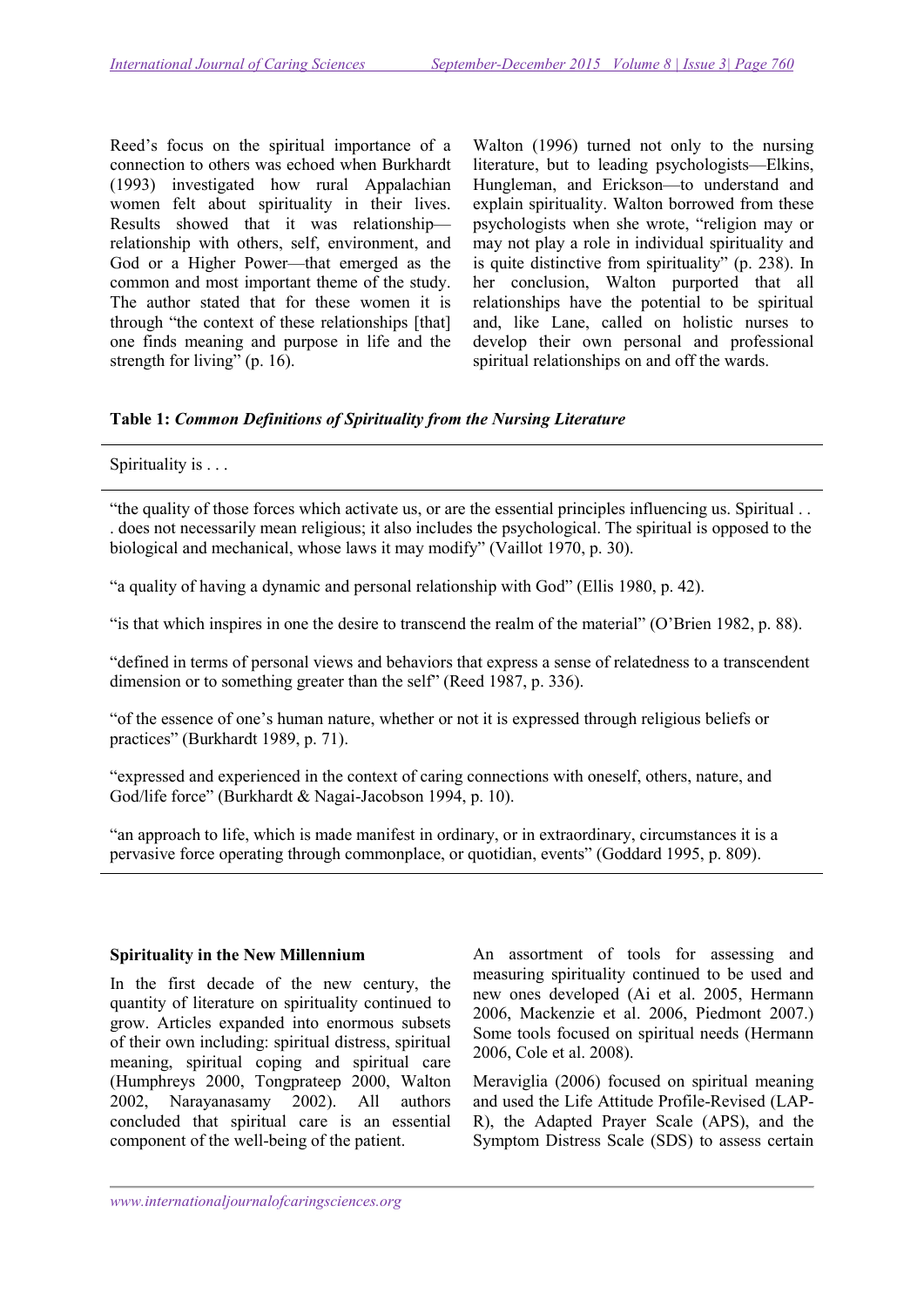responses to breast cancer. Still other researchers focused on stress reduction (Kreitzer et al. 2009). While all the researchers used or developed different tools, they all had one belief in common: that the spirituality of the patient could be evaluated and to some degree measured.

The spiritual well-being of patients with many different diseases and treatments continues to be a thrust of the nursing literature. These include: cardiac disease, HIV, and cancer (Highfield 2000, Koenig 2002, Råholm 2002, Walton 2002, Walton & Sullivan 2004, Arnold et al. 2006, Tuck & Thinganjana 2007). In addition, newer groups such as caregivers and geriatric patients were more prominent (Koenig, Thomas & Cohen, 2006).

Other 21<sup>st</sup> century researchers turned to the use of formal surveys such as the Medical Outcomes Study's Short-Form Health Survey, the Index of Well-Being Measures of Quality of Life, the Spiritual Well-Being Scale, and the Relative Importance Scale—all in an attempt to determine the spiritual needs and well-being status of patients (Beery et al. 2002) (See Table 2).

## Spiritual Care

Although spirituality is now accepted as a standard concept in nursing care, there is still concern that nurses have yet to engage their patients spiritually. For example, Praill (1995) argued that "spiritual care has as much to do with the state of being of the carers as of the patient. If this is so, then spiritual care has to begin with the conscious effort of carers to cultivate their own spiritual journey, to struggle with their own eventual death and to learn how to tell their own story" (p. 56)

Praill echoed Peterson (1985) who ten years earlier tried to explain why nurses avoided discussing spiritual issues with their patients. "Another reason for avoidance of the spiritual concerns of clients is that it often poses very difficult questions for us to deal with. We are forced to grapple with questions about our own

source of meaning and purpose in life, of love and readiness, and for forgiveness. To the degree that those are unanswered questions in our own lives, we may find it is extremely difficult to support someone else while they attempt to find answers. Consequently, we avoid spiritual issues" (p. 26).

McSherry (2006) also believed spiritual care was not working. As a result, he formulated a model to investigate the restraints in the advancement of spiritual care in nursing and the health care system. McSherry's model provided an avenue in which nurses and other health care professionals could attempt to overcome some of the obstacles involved in dealing with spiritual dimension in patients.

## Conclusion

In conclusion, spirituality in the nursing literature has evolved considerably over the past five decades. In the beginning, the nurse was expected to intervene religiously with the Roman Catholic patient. During the 1980s and early 1990s a paradigm shift took place in nursing in which the focus was no longer on the patient's religiosity, but on spirituality. This might or might not have included a reference to or belief in God. As spirituality grew in the literature, it shifted into a variety of foci that included spiritual meaning, spiritual care, spiritual distress, and spiritual coping and spurred the development and use of psychosomatic and assessment tools.

Although the nursing profession has made great strides in expanding its understanding of spirituality as it relates to healing and patient well-being, nurses have not come to a full agreement on the definition of spirituality as it would apply to nursing. It is the author's belief that it is unrealistic to have a universal definition of spirituality because it is personal for that individual. However, the nursing profession can continue to expand by increasing qualitative studies in this area to discover more knowledge of spirituality from the patient's perspective.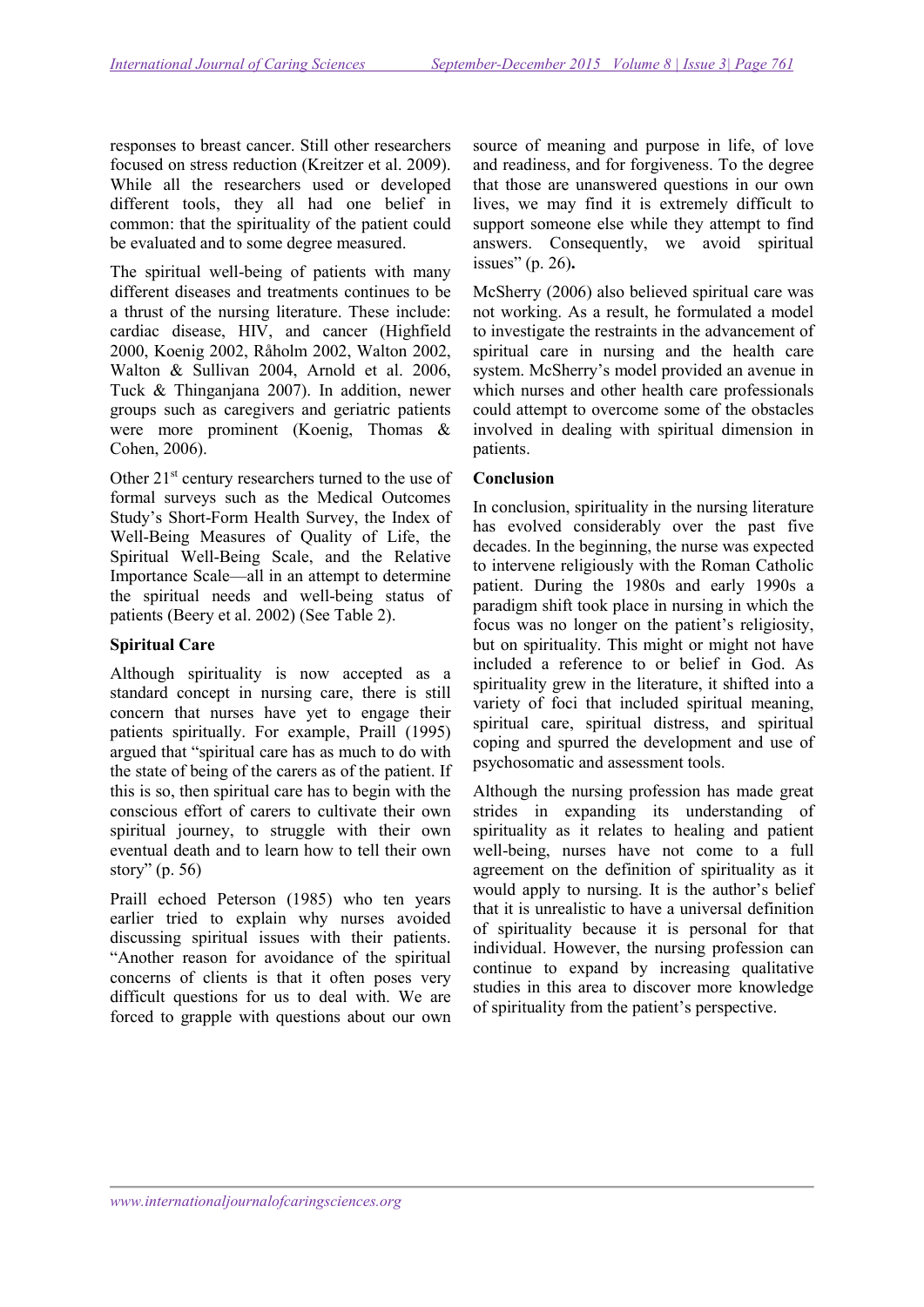| Assessment Tool                                   | Author                       | Description                                                                                                                                                                                                                                                                                            |
|---------------------------------------------------|------------------------------|--------------------------------------------------------------------------------------------------------------------------------------------------------------------------------------------------------------------------------------------------------------------------------------------------------|
| <b>Patient Spiritual Coping</b><br>Interview      | McCorkle &<br>Benoliel 1981  | Composed of 30 questions-open-ended to reveal the<br>spiritual essence of spiritual coping strategies related to a<br>higher power or God                                                                                                                                                              |
| Spiritual Well-Being Scale                        | Paloutzian &<br>Ellison 1982 | Self-administered scale comprised of 20 items designed to<br>analyze spiritual well-being as it relates to the religious<br>(RWB) and existential (EWB) senses                                                                                                                                         |
| Hess' Spiritual Needs Survey                      | <b>Hess 1983</b>             | Patient survey comprised of four questions to identify a<br>spiritual need, the capability to explain it; identifying the<br>other person for the discussion; and whether or not the<br>need was accomplished or not accomplished.                                                                     |
| Moberg's Indexes of Spiritual<br>Well-Being Scale | Moberg 1984                  | This seven-index scale investigates Christian beliefs,<br>contentment with self, and holiness;                                                                                                                                                                                                         |
| Spiritual Perspective Scale<br>(SPS)              | <b>Reed 1986</b>             | Scale of 10 items analyzes the individual's thoughts on<br>how spirituality affects their lives and the scope of<br>interactions spiritually based.                                                                                                                                                    |
| <b>Support Team Assessment</b><br>Schedule (STAS) | Higginson 1992               | Questionnaire consists of 17 items for patients and<br>personnel which attests to palliative care outcomes in<br>regards to physically, emotionally, socially, and<br>spiritually aspects.                                                                                                             |
| <b>HOPE</b> Questions                             | Anandarajah &<br>Hight 2001  | The HOPE questions measure: H"pertains to a patient's<br>basic spiritual sourcesO"areas of inquiry about the<br>importance of religionPpersonal spirituality and<br>practices" Epertains to the effects of a patient's<br>spirituality and beliefs on medical care and end-of-life<br>issues" (p. 86). |
| Spirituality Index of Well-<br>Being              | Daaleman & Frey<br>2004      | This 12-item self-administered scale is "designed to<br>measure the effect of spirituality on subjective well-<br>being" (p. 499).                                                                                                                                                                     |

# Table 2: Typical Assessment Tools Developed to Measure Spiritual Well-Being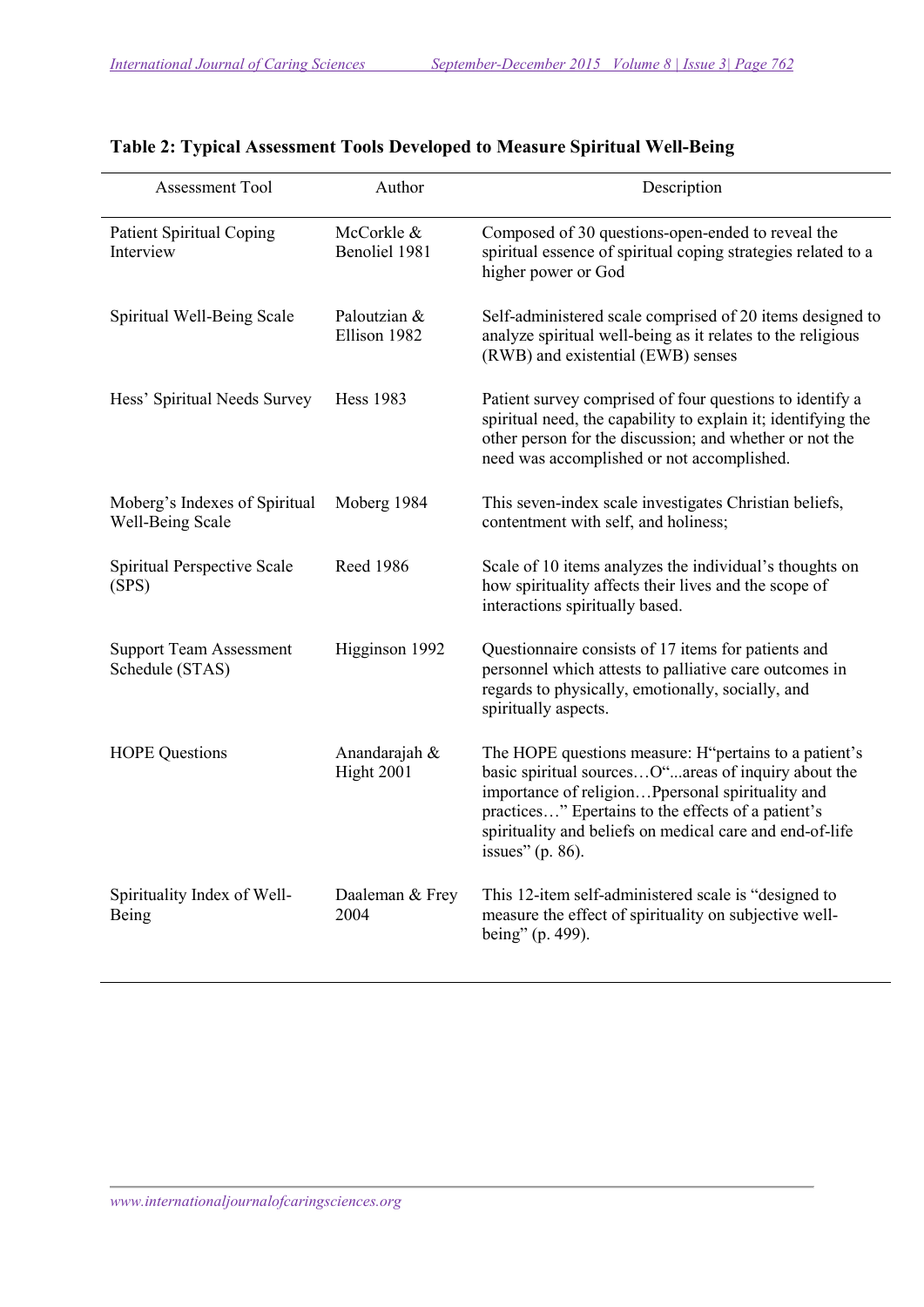### References

- Ai A., Peterson C., Rodgers W., & Tice, T.N. (2005) Effects of faith and secular factors on locus of control in middle-aged and older cardiac patients. Aging & Mental Health 9(5):470-481. doi:10.1080/13607860500142804
- Anandarajah G. & Hight E. (2001) Spirituality and medical practice: Using the HOPE questions as a practical tool for spiritual assessment. American Family Physician 63(1):81-89.
- Arnold S., Herrick L., Pankratz V., & Mueller P. (2006) Spiritual well-being, emotional distress, and perception of health after a myocardial infarction. Internet Journal of Advanced Nursing Practice 9(1). Retrieved 06-30-2015 from: https://ispub.com/IJANP/9/1/11984
- Beery T.A., Baas L., Fowler C., & Allen G. (2002) Spirituality in persons with heart failure. Journal of Holistic Nursing 20(1):5-25. doi:10.1177/089801010202000102
- Burkhardt M.A. (1989) Spirituality: An analysis of the concept. Holistic Nursing Practice 3(3):69-77.
- Burkhardt M.A. (1993) Characteristics of spirituality in the lives of women in a rural Appalachian community. Journal of Transcultural Nursing, 4(2):12-18. doi:10.1177/104365969300400203
- Burkhardt M.A. & Nagai-Jacobson M.G. (1985) Dealing with spiritual concerns of clients in the community. Journal of Community Health Nursing 2(4):191-198. doi:10.1207/s15327655jchn0204\_3
- Burkhardt M.A. & Nagai-Jacobson M.G. (1994) Reawakening spirit in clinical practice. Journal of Holistic Nursing  $12(1):9-21$ . doi:10.1177/089801019401200103
- Cole B.S., Hopkins C.M., Tisak J., Steel J.L. & Carr B.I. (2008) Assessing spiritual growth and spiritual decline following a diagnosis of cancer: Reliability and validity of the spiritual transformation scale. Psycho-Oncology 17(22):112-121. doi:10.1002/pon.1207
- Daaleman T.P. & Frey B.B. (2004) The spirituality index of well-being: A new instrument for healthrelated quality-of-life research. Annals of Family Medicine 2(5):499-503. doi:10.1370/afm.89
- Dombeck M. & Karl J. (1987) Spiritual issues in mental health care. Journal of Religion and Health 26(3):183-197. doi:10.1007/BF01533119
- Ellis D. (1980) Whatever happened to the spiritual dimension? The Canadian Nurse 76(8):42-43.
- Emblen J.D. (1992) Religion and spirituality defined according to current use in nursing literature. Journal of Professional Nursing 8(1):41-47. doi:10.1016/8755-7223(92)90116-G
- Goddard N.C. (1995) 'Spirituality as integrative energy': A philosophical analysis as requisite precursor to holistic nursing practice. Journal of

Advanced Nursing 22(4):808-815. doi:10.1046/j.1365-2648.1995.22040808.x

- Govier I. (2000) Spiritual care in nursing: A systematic approach. Nursing Standard 14(17):32- 36. doi:10.7748/ns2000.01.14.17.32.c2744
- Hermann C. (2006) Development and testing of the spiritual needs inventory for patients near the end of life. Oncology Nursing Forum 33(4):737-744. doi:10.1188/06.ONF.737-744
- Hess J.S. (1983) Spiritual needs survey. In: Fish S. & Shelly J.S. (Editors) Spiritual care: The nurse's role. Intervarsity Press, Downers Grove, IL, USA, 157-159.
- Higginson I. (1992) The development, validity, reliability, and practicality of a new measure of palliative care: The support team assessment schedule. Doctoral thesis, University of London, London, UK.
- Highfield M.E. (2000) Providing spiritual care to patients with cancer. Clinical Journal of Oncology Nursing 4(3):115-20.
- Hubert M. (1963) Spiritual care for every patient. The Journal of Nursing Education 2(2):9-11, 29-31.
- Humphreys J. (2000) Spirituality and distress in sheltered battered women. Journal of Nursing Scholarship 32(3):273-278. doi:10.1111/j.1547- 5069.2000.00273.x
- Koenig H.G. (2002) Religion, congestive heart failure and chronic pulmonary disease. Journal of Religion and Health 41, 263-278. doi:10.1023/A:1020241004572
- Koenig H.G. & Cohen H.J. (2006) Spirituality across the lifespan. Southern Medical Journal 99(10):1157-1158.

doi:10.1097/01.smj.0000242796.62483.de

- Kreitzer M., Gross C., Waleekhochonloet O., Reilly-Spong M. & Byrd M. (2009) The brief serenity scale: A psychometric analysis of a measure of spirituality and well-being. Journal of Holistic Nursing 27(1):7-16. doi:10.1177/0898010108327212
- Labun E. (1988) Spiritual care: An element in nursing care planning. Journal of Advanced Nursing 13(3):314-320. doi:10.1111/j.1365- 2648.1988.tb01424.x
- Lane J.A. (1987) The care of the human spirit. Journal of Professional Nursing 3(6):332-337. doi:10.1016/S8755-7223(87)80121-7
- Lord, Rev. D., S.J. (March 22, 1954) Excerpt from syndicated column, "Along the Way".
- Mackenzie M.J., Carlson L.E., Munoz M. & Speca M. (2007) A qualitative study of self-perceived effects of mindfulness-based stress reduction (MBSR) in a psychosocial oncology setting. Stress and Health 23(1):59-69. doi:10.1002/smi.1120

www.internationaljournalofcaringsciences.org